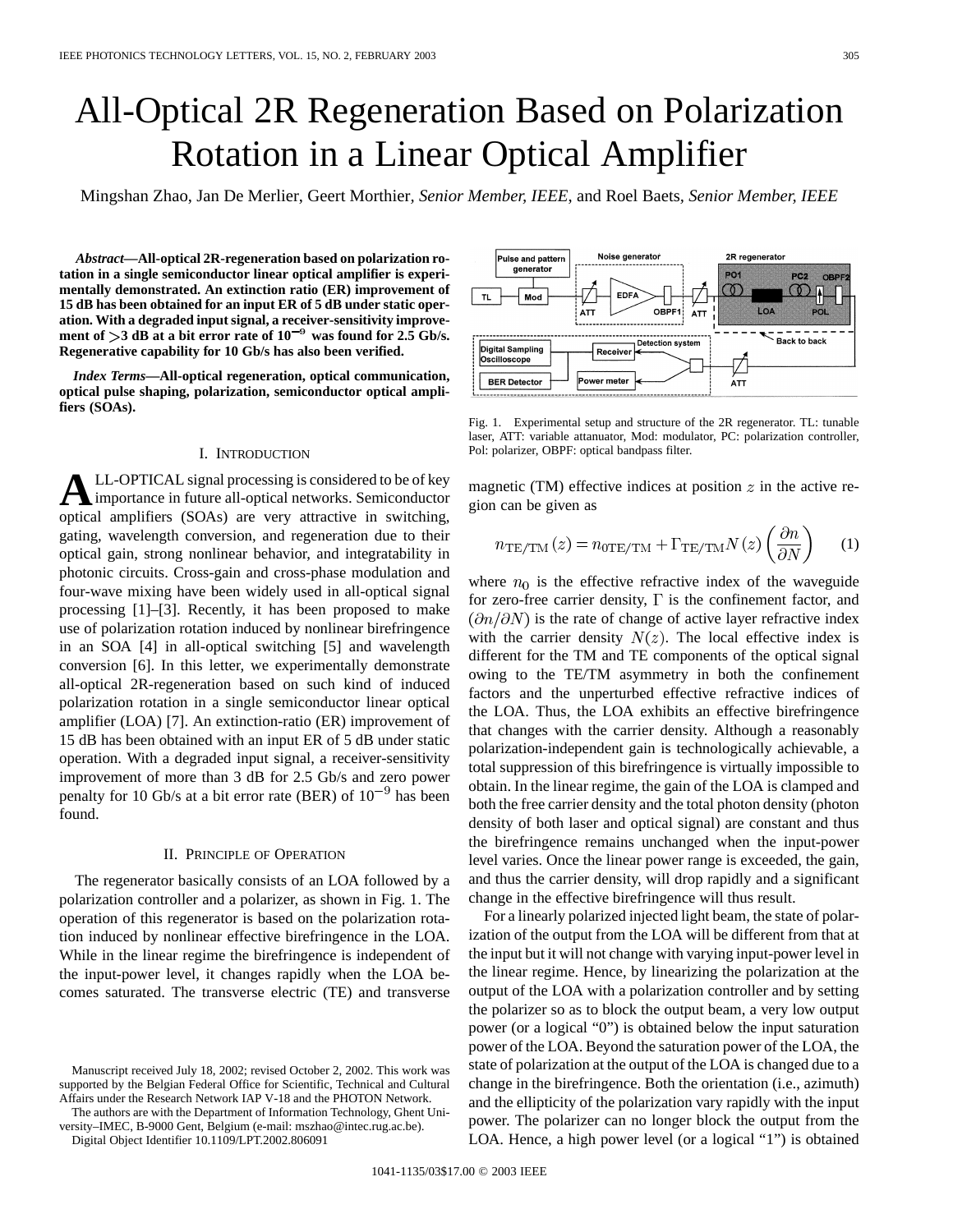at the output of the polarizer. At the same time, the LOA is saturated and its gain quickly drops with increasing input power, and thus the high power level of the output becomes saturated. As a result, an optical regeneration is realized. The polarization controller before the LOA is added to adjust the initial polarization of the input signal beam, and thus to get an optimum polarization rotation effect [4].

In addition to the induced birefringence effects mentioned above, TE/TM conversion effect has been shown to be another contributor to the polarization rotation in SOAs [4]. The association of induced birefringence and induced TE/TM conversion accentuates the polarization nonlinearity of the device. The former effect induces a modification of the state of polarization when light, with an input polarization different from TE or TM, propagates through the device. The latter effect results in some polarization rotation even for a TE and TM input mode. Both modifications vary with the intensity of the light beyond the linear regime.

The advantages of this new scheme of all-optical 2R regeneration are its immunity against small signal distortion in the "0" level and a potentially large ER improvement. This results from the flat gain response for small signal powers and the sudden drop in gain as soon as the linear power range is exceeded.

#### III. EXPERIMENTAL RESULTS AND DISCUSSION

The experimental setup used for demonstrating optical regeneration is shown in Fig. 1. A tunable laser source (Model Tunics-plus, Photonetics), an external modulator, and a pulse pattern generator (Advantest D3186) are combined and used as a transmitter. A variable attenuator and an erbium-doped fiber amplifier are used to control the signal-to-noise ratio at the input so as to simulate the degradation of the signal. The ER of the input data signal is controlled by changing the driving pulse amplitude (i.e., electrical pulse-signal amplitude) of the external modulator. The LOA (Genoa) is biased with 250 mA. The optical bandpass filter (OBPF2) after the 2R regenerator has a 3-dB bandwidth of 0.3 nm and is used to reduce the amplified spontaneous emission from the LOA. The polarizer has an ER of 30 dB. A Digital Sampling Oscilloscope (Tektronix 11 801B) and an Error Detector (Advantest D3286) are used in the detection system for measuring the eye diagrams and BER, respectively. The regeneration characteristics of the 2R regenerator are investigated for static operation and dynamic operation at both 2.5 Gb/s [nonreturn-to-zero (NRZ),  $2^9 - 1$  pseudorandom binary sequence (PRBS)] and 10 Gb/s (NRZ,  $2^{31} - 1$  PRBS).

Fig. 2 gives the measured static transfer characteristic of the 2R regenerator. It can be seen that for a logical "0" (low power level) quasi-perfect regeneration is achieved. An ER improvement of 19 dB can be obtained for the input ER of 10 dB. Even for a very low input ER (e.g., 5 dB) an ER improvement of 15 dB can be achieved.

The regenerative capabilities of the regenerator under dynamic operation at 2.5 Gb/s are demonstrated in Fig. 3 and 4. Fig. 3 shows the eye diagrams with and without the 2R regenerator for different input ERs, while Fig. 4 shows BER measurement results. Clearly, the input signal is regenerated. The noise background at the logical "0" in the input signal is reduced. The



Fig. 2. Measured static regeneration characteristic.



Fig. 3. Eye diagrams with and without 2R regenerator for different input signal ER.



Fig. 4. BER measurement results with and without 2R at 2.5 Gb/s. Input ER: 3 dB. Input power: 3 dBm.

eyes becomes much more open after the 2R regenerator. A significant improvement of the ER is demonstrated. For an input signal with a 5.5-dB ER, a 7-dB improvement in ER is obtained. Even for a very deteriorated input signal with an extinction of 3 dB, an ER improvement of 5 dB is still achieved. Fig. 4 contains the results from the BER measurement, and shows that a receiver-sensitivity improvement of 3.3 dB at a BER of  $10^{-9}$ can be achieved with the 2R regenerator proposed above.